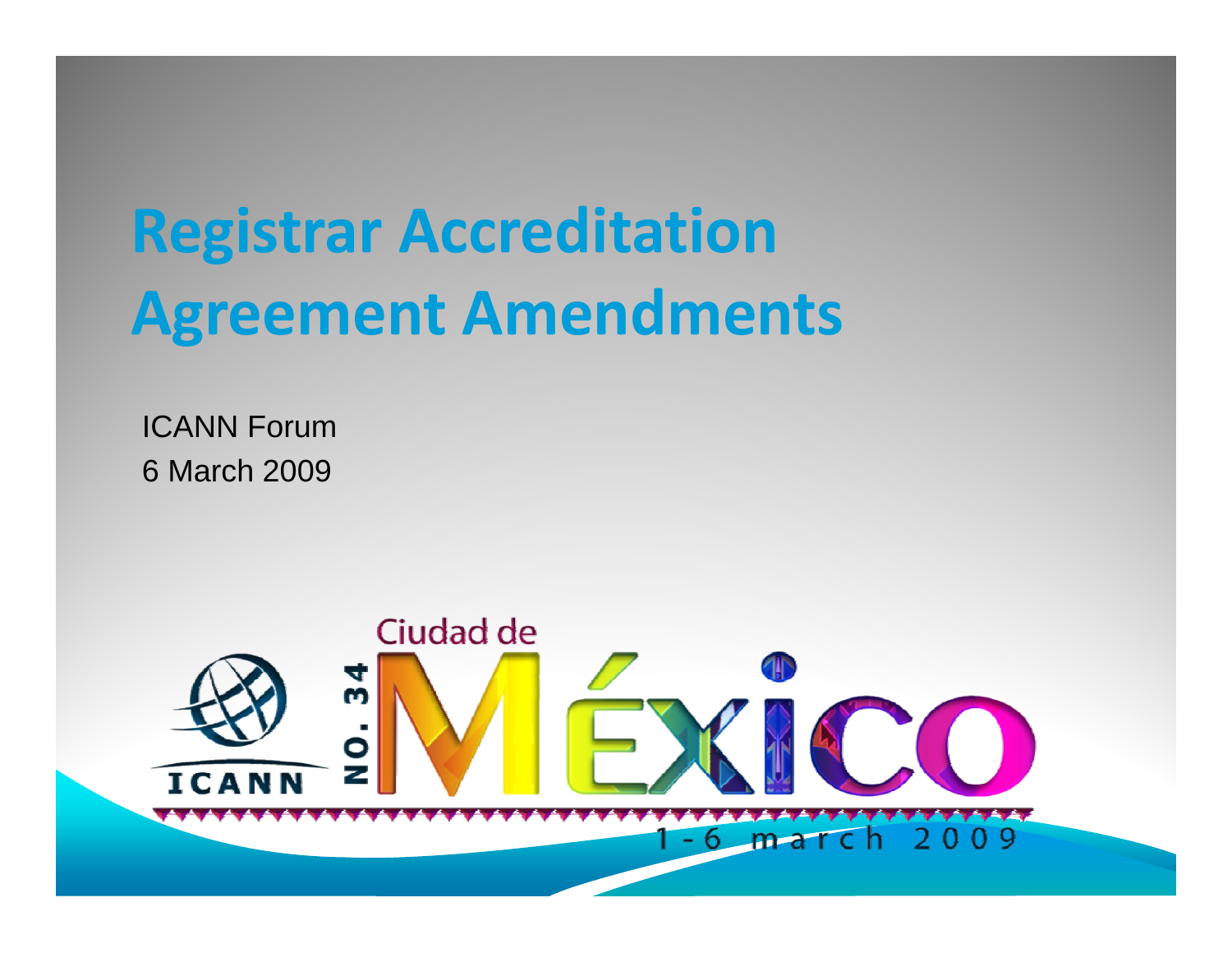

## **Four Categories of Amendment**

- **Enforcement Tools gives ICANN better tools for** enforcement.
- Registrant Protections enhancing consumer information that supports better informed decisions and choices concerning the protection of data.
- Promoting stable and competitive registrar marketplace making sure that all participants in the registration marketplace meet minimum standards.
- Agreement modernization make certain that provisions in the contract meet current needs.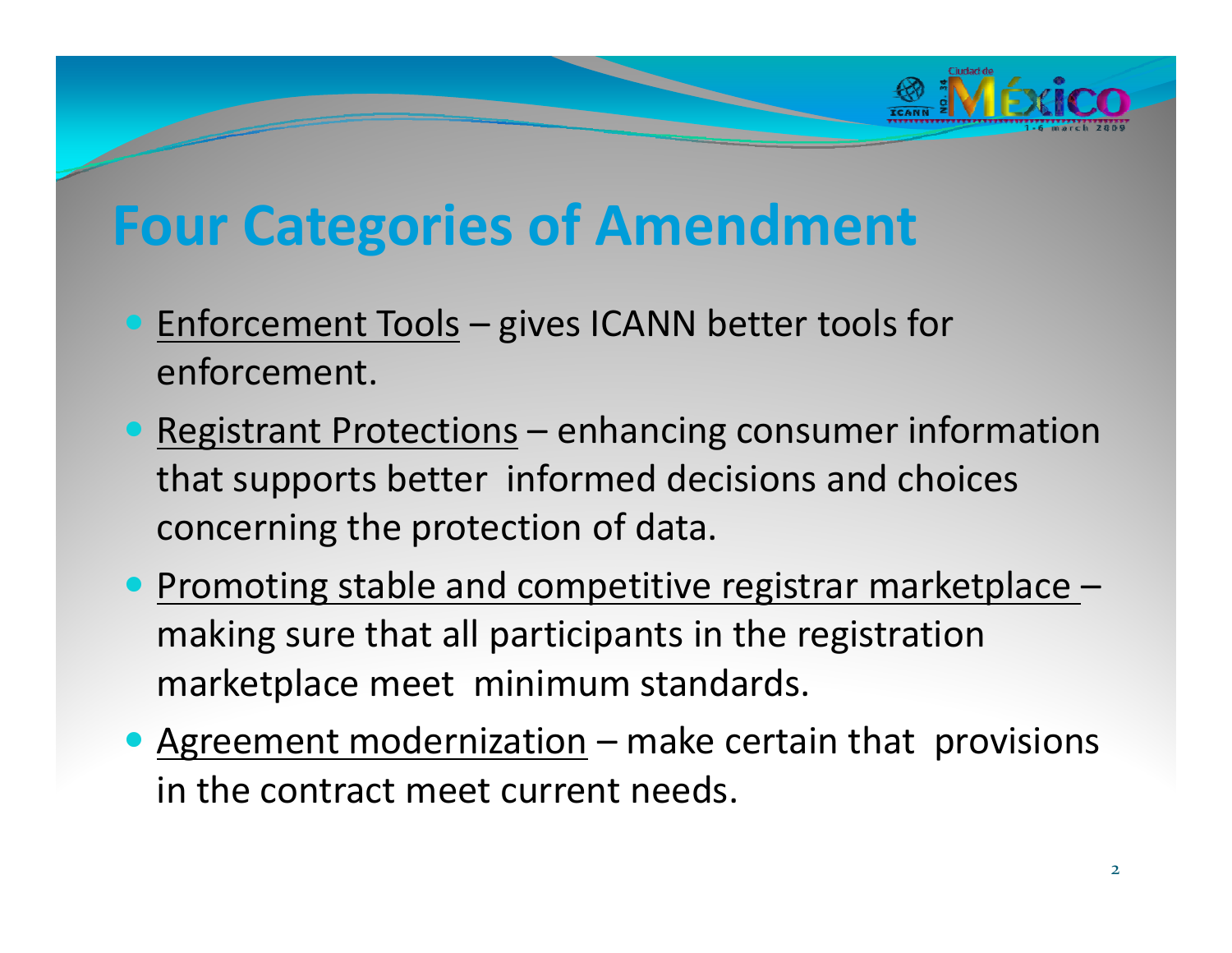

## **17 Amendments in 4 Categories**

- Enforcement Tools
	- $\bullet$ Graduated sanctions
	- $\bullet$ Provision for audits
	- $\bullet$ Group liability
	- $\bullet$ Registrar fees
	- $\bullet$ Registrations by registrars
	- $\bullet$ Arbitration stay
- $\bullet$ • Promoting stable & competitive marketplace
	- $\bullet$ Operator training
	- $\bullet$ Accreditation by purchase
	- $\bullet$  Use of ICANN accredited registrars
- $\bigcirc$  Registrant Protections
	- $\bullet$ **•** Escrow of data underlying proxy registrations
	- $\bullet$ Reseller compliance
	- $\bullet$ • Registrant rights & responsibilities
	- $\bullet$ Licensee contact disclosure
	- $\bullet$ Registrar contact information
- $\bullet$  Agreement modernization
	- $\bullet$ Notice provision
	- $\bullet$ References to DoC
	- $\bullet$  Clarify data retention requirements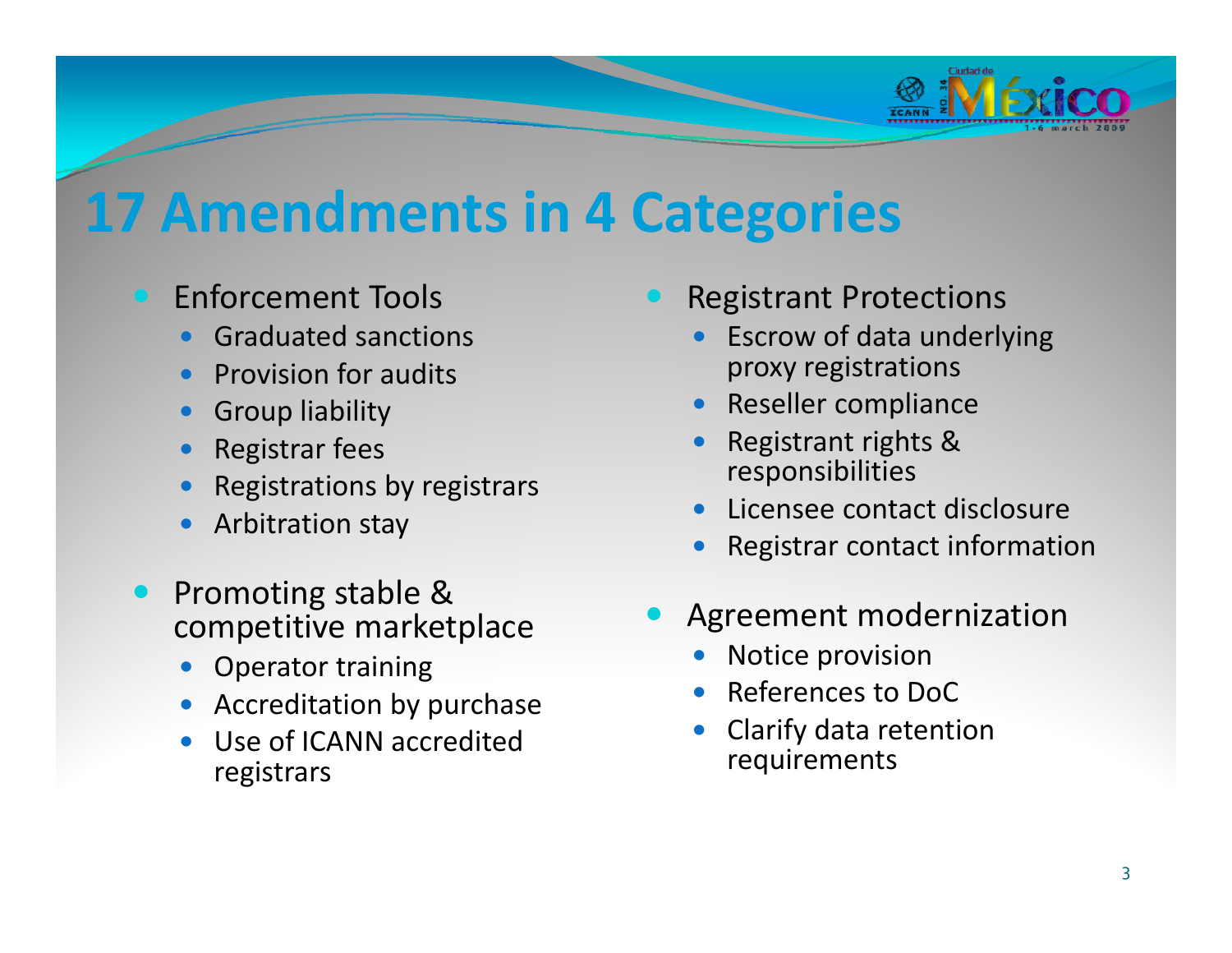

## **Board Resolution Directed Staff to:**

- Gather community input on recommended changes
- **Engage the Registrar Constituency to arrive at a set** of proposed amendments taking community input into account
- Publish proposed set and provide notice to ALAC, GNSO, and others to review and provide advice to the Board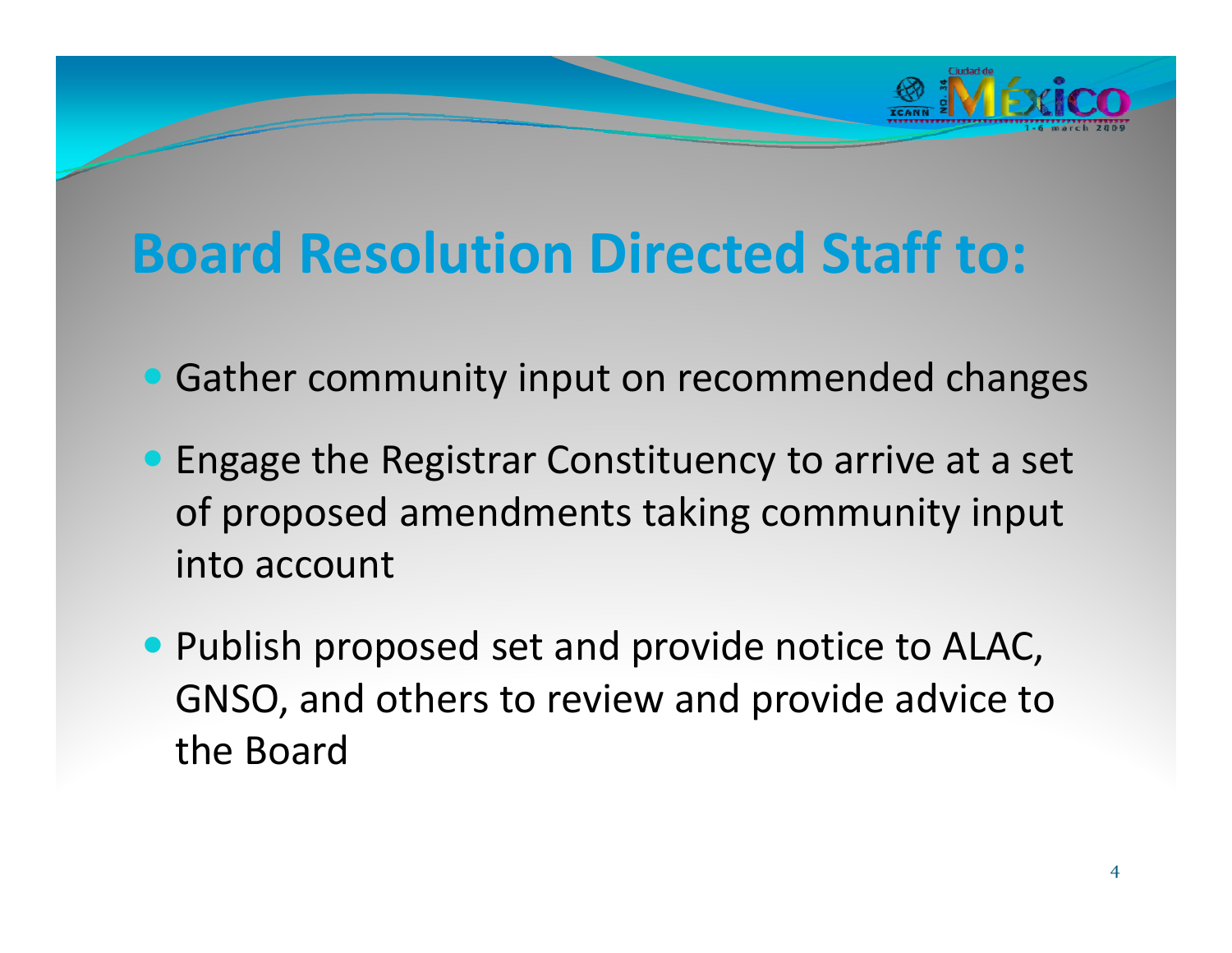

#### **Process**

- Jun 2007 Workshop in San Juan on Protection of Registrants; Board resolution
- <u>• Jul Sep 2007</u> Public comment forum open for input
- Oct 2007 Jun 2008 Dialogue held with Registrar Constituency to create set of amendments
- Jun Aug 2008 Public comment period open on set of 15 proposed amendments
- Nov 2008 ICANN briefings in Cairo for: GNSO Council, Registrar Const., Intellectual Property Const., ALAC
- Dec 2008 Final set of 17 amendments, two additions resulted from IPC and Registrar Constituency dialogue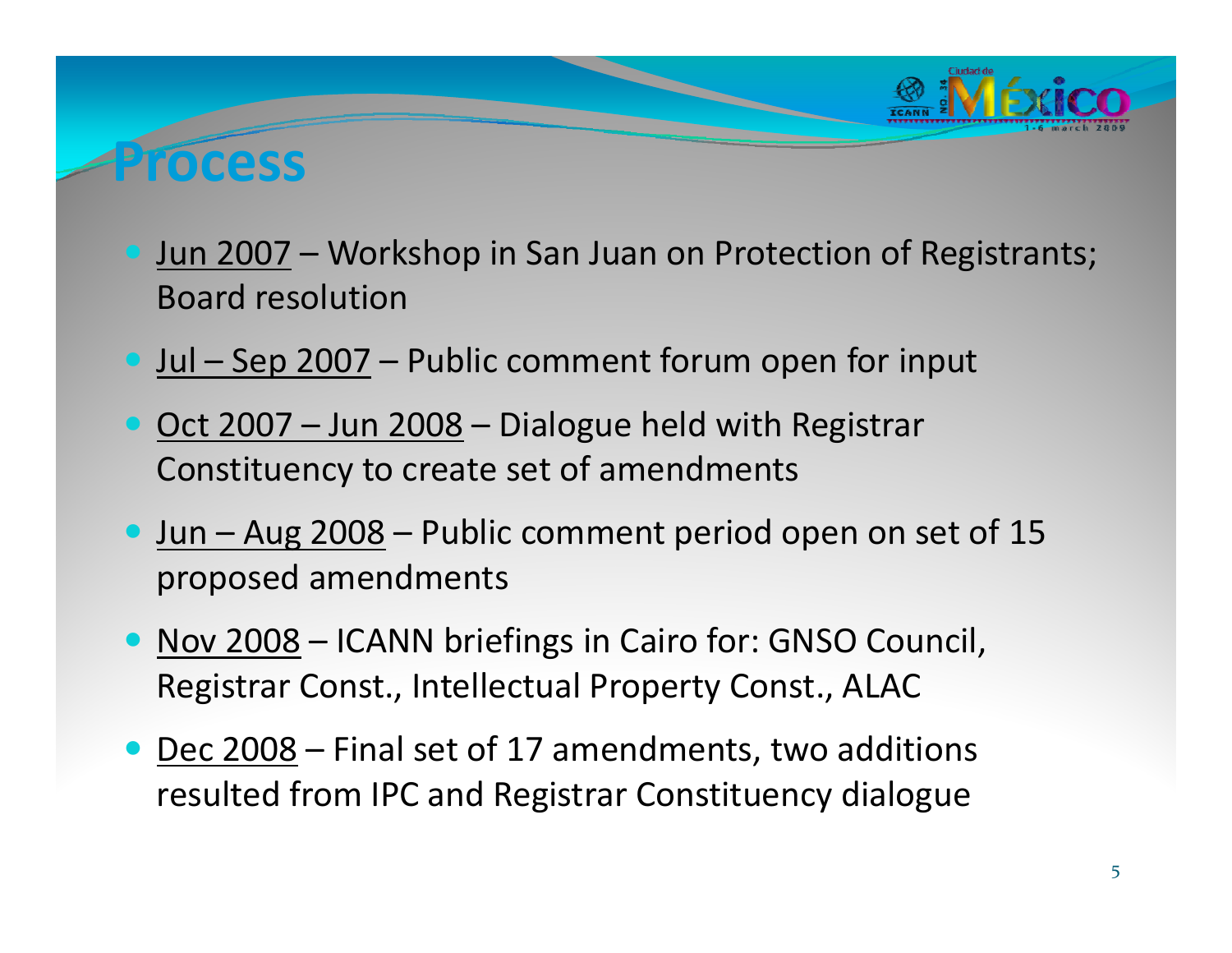

### **Community Advice and Approval**

- **Jan 2009: ALAC voted to support the RAA amendments,** as did the GNSO Council
- **Jan 2009: GNSO vote (14 for, 9 against, 4 abstentions) did** not obtain the 2/3 required in the RAA for mandatory adoption
- **Here in Mexico City, GNSO constituencies negotiated a** motion to approve the updated RAA amendments and commit to specific follow‐up actions
- Also here in Mexico City, the GNSO voted unanimously to support adoption of the updated set of amendments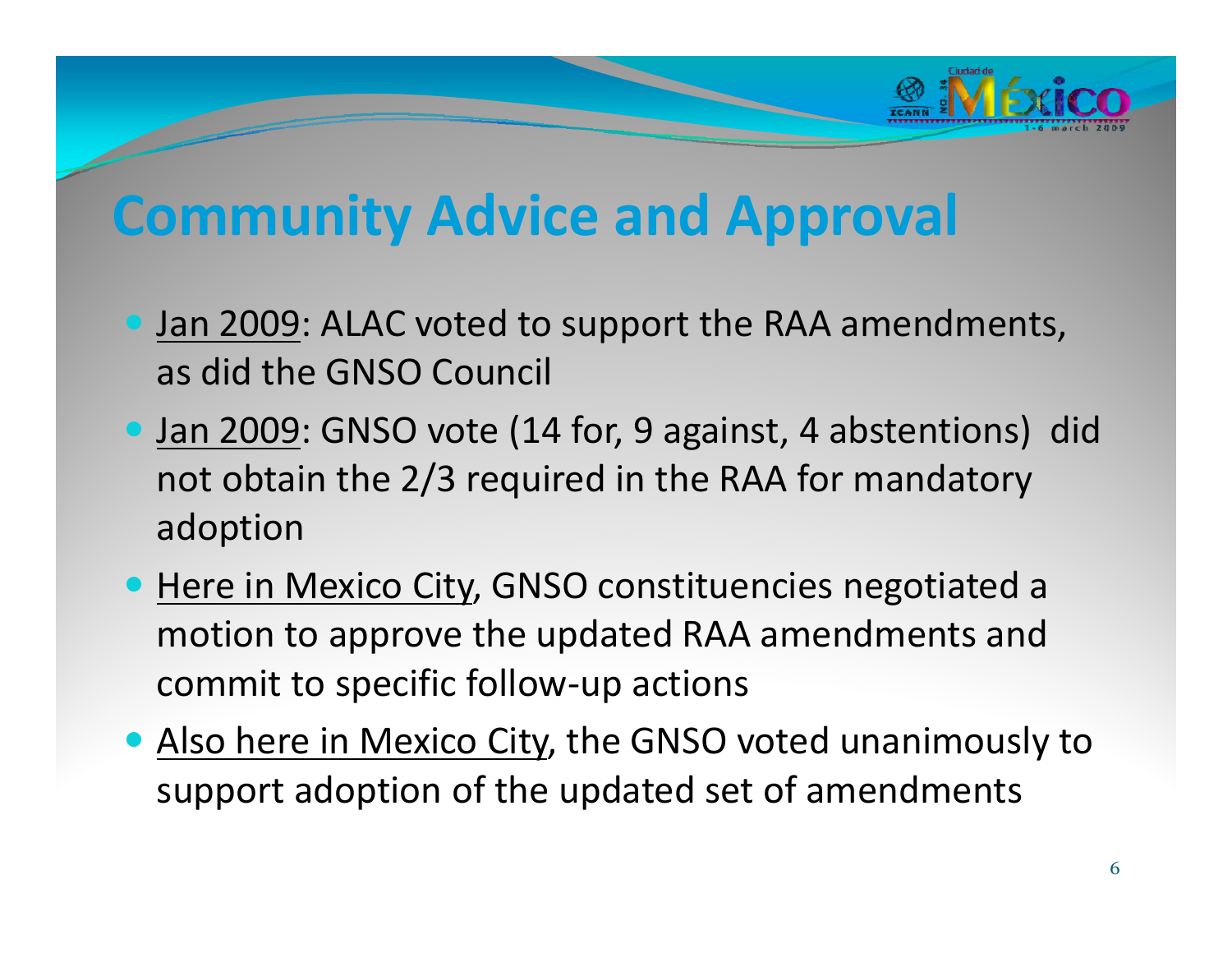

## **Community & Board Approval**

- The approved GNSO motion called for convening two groups within 30 days of Board approval to:
	- Draft a registrant rights charter; and
	- $\bullet$  Identify additional amendments to the RAA by 31 Jul 2009
- This GNSO compromise was developed with the expectation that the Board would approve the amendments at this meeting.
- The community believes that these amendments have been fully vetted through appropriate public comment.
- $\bullet$  Registrars will be required to enter into the new agreement upon renewal
	- 70% of all registrars set to renew over next 2 years
	- $\bullet$  Incentives provided for immediate adoption  $\overline{7}$